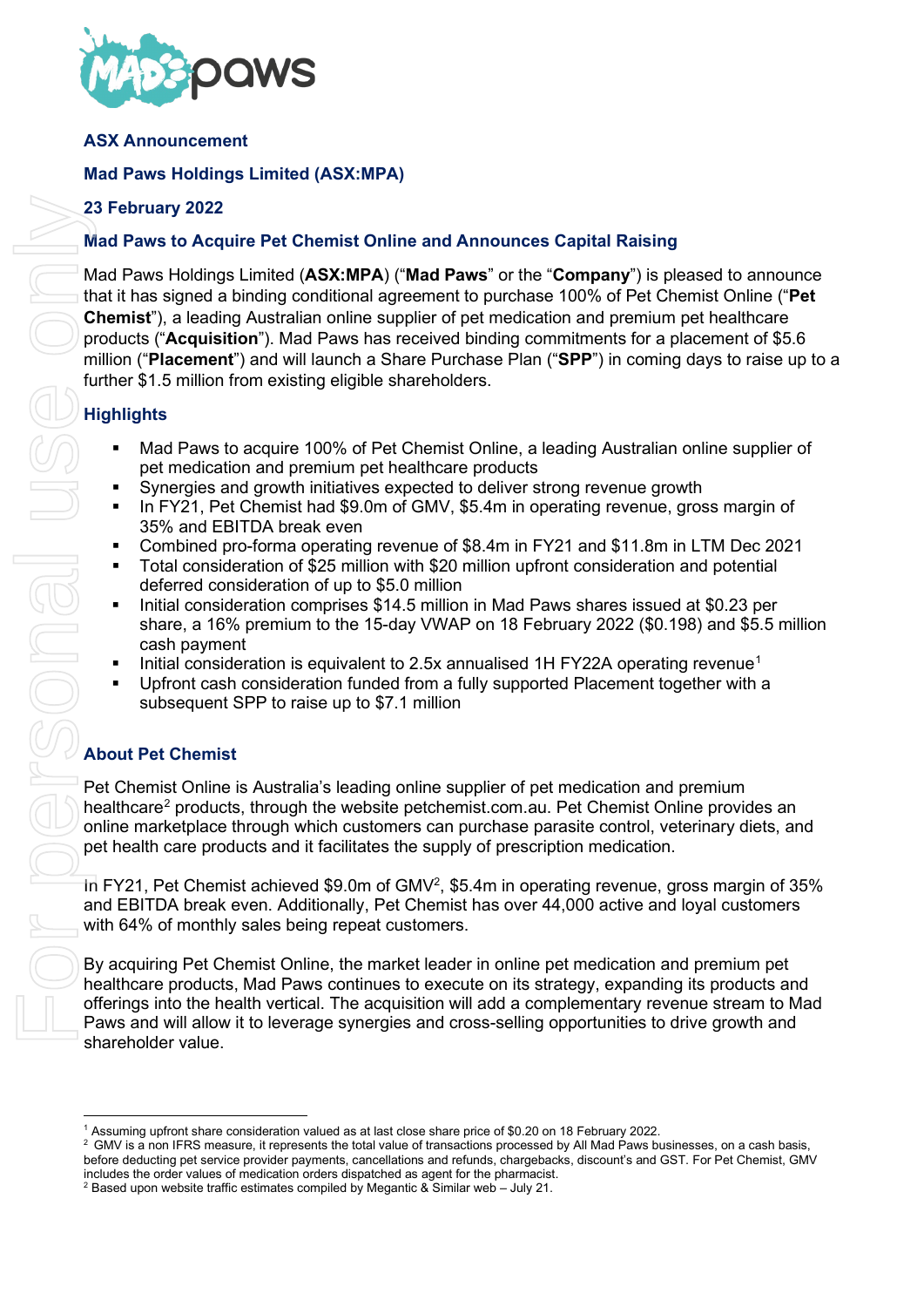

Mad Paws Co-founder and CEO, Justus Hammer said: "The combination of Mad Paws and Pet Chemist creates a dominant market leader in online pet medication and premium pet healthcare products with significant growth potential. We are delighted to welcome the Founders of Pet Chemist, Howard and Mel, and the rest of team to Mad Paws and look forward to accelerating the combined Group's growth and performance."

Howard Humphreys, Founder of Pet Chemist said: "We are thrilled to join the Mad Paws team. With greater technology capability, a broader product set and expanded scale, the new Group is extremely well positioned to take advantage of the strong growth trends in the Australian pet market. We look forward to delivering on this exciting potential for the benefit of pet owners and our shareholders."

## **Acquisition summary**

Mad Paws has signed a binding agreement to purchase 100% of the shares in Animal Magnetism Pty Ltd and its subsidiaries, which owns and operates the Pet Chemist Online business for a total consideration of up to \$25 million. The consideration will be paid as follows:

- Upfront consideration of \$20 million comprising:
	- $\circ$  \$5.5 million paid in cash on completion of the Acquisition (subject to net debt and working capital adjustments)
	- $\circ$  \$14.5 million in ordinary, fully paid shares in Mad Paws issued on completion of the Acquisition at an issue price of \$0.23 per share (approximately 63.0 million shares), a 16% premium to the 15-day VWAP on 18 February 2022 (\$0.198)
	- o Upfront consideration shares will be voluntarily escrowed (25% to be released 12 months after completion and the remaining in 25% increments every three months thereafter)
- Earnout consideration of up to \$5 million across two earn out tranches:
	- $\circ$  Earn out payable based on satisfaction of certain revenue performance hurdles in FY23 and FY24[3](#page-1-0)
	- o Earn outs to be paid 40% cash (up to \$2 million total) and 60% Mad Paws ordinary shares (up to \$3 million total) issued at the 15-day VWAP at 30 June 2023 and 30 June 202[4](#page-1-1) respectively $4$
	- $\circ$  Earn out consideration shares will be voluntarily escrowed for 6 months after issue

Pet Chemist's founder, Howard Humphreys, will continue to be the CEO of the Pet Chemist business and will also be appointed to the Board of Directors of Mad Paws effective from completion of the Acquisition.<sup>[5](#page-1-2)</sup> Pet Chemist's Head of Operations, Melissa Cronin (B. Pharm. MPS) will also continue with Pet Chemist post-acquisition. Following the Acquisition, the Pet Chemist vendors are expected to hold approximately 19.5% of Mad Paws share capital.<sup>[6](#page-1-3)</sup>

The share sale agreement for the Acquisition is subject to a number of conditions precedent including shareholder approval for the issue of the upfront consideration shares and earn out consideration shares, completion of the Placement, and other customary conditions, including consents from third parties. Mad Paws intends to convene an extraordinary general meeting (**EGM**) in the coming days to be held in late March 2022 at which approval for the issue of the upfront and

<span id="page-1-0"></span><sup>&</sup>lt;sup>3</sup> Revenue targets for FY23, Pet Chemist business to achieve operating revenue target of \$22.8m for FY23 to receive 100% of earn out, pro rata for increase in revenue beyond \$16.8m. FY24 Revenue target, Pet Chemist business to achieve operating revenue target of ู้<br>\$32.7m for FY24 to receive 100% of earn out, pro rata for increase in revenue beyond \$22.8m.<br><sup>4</sup> The Company intends to seek approval under Listing Rule 7.1 at an extraordinary general meeting to be held in late March

<span id="page-1-1"></span>maximum issue of 15 million earn out consideration shares (reflecting the full \$3 million earn out achieved and assuming an issue price of \$0.20). Any earn out consideration shares that are calculated to be payable to the vendors in excess of this will be paid in cash.<br><sup>5</sup> Howard Humphreys and Melissa Cronin are majority shareholders of Pet Chemist respective

<span id="page-1-3"></span><span id="page-1-2"></span><sup>&</sup>lt;sup>6</sup> After completion of the \$5.6 million share placement and assuming the full \$1.5 million is raised in the share purchase plan. Excludes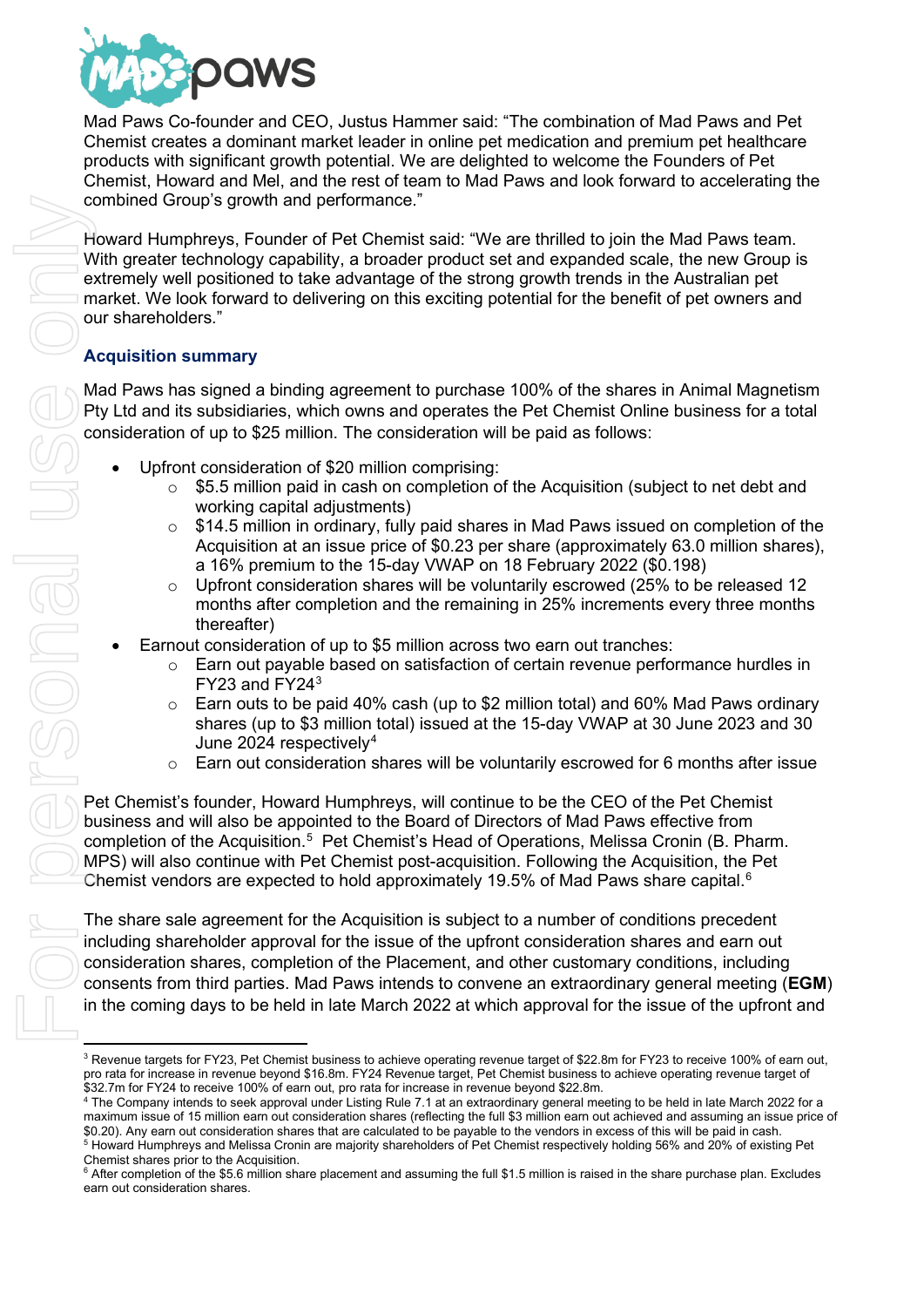

earn out consideration shares will be sought.<sup>[7](#page-2-0)</sup> Assuming shareholder approval is obtained at the EGM, Mad Paws expects the Acquisition to be completed in early April 2022.

## **Capital Raising**

## *Placement*

In conjunction with the Acquisition, Mad Paws is pleased to announce that it has received binding commitments from new and existing institutional, sophisticated and professional investors in respect of a share placement to raise approximately \$5.6 million at \$0.18 per share ("**Placement**").

Approximately 31.06 million new fully paid ordinary shares in the Company ("**New Shares**") will be issued under the Placement at an issue price of \$0.18 per New Share ("**Issue Price**"). The Placement is well-supported by the Company's cornerstone investor, Bombora Special Investments Growth Fund, committing \$2.4 million of the Placement (approximately 13.3 million shares)<sup>[8](#page-2-1)</sup> and will also see the introduction of several new institutional investors to the Company's register.

The \$5.6 million Placement includes \$90,000 worth of New Shares (500,002 New Shares) proposed to be issued to Chairman Jan Pacas, Managing Director Justus Hammer, and nonexecutive directors Vicki Aristidopoulos and Mike Hill (**Second Tranche Placement Shares**). Under ASX Listing Rule 10.11, shareholder approval for the issuance of the Second Tranche Placement Shares will be sought at the EGM to be held in connection with the approval of the Pet Chemist consideration shares. If shareholder approval is obtained at the EGM, the Second Tranche Placement Shares are expected to be issued shortly after the EGM. All other New Shares to be issued under the Placement (approximately 30.56 million shares) (**First Tranche Placement Shares**) are expected to be issued on 1 March 2022. Flacement<br>
In compute with the Acquisition, Mat Paws is plassed to ammount of the state of more and extracted with computed and poles<br>
Microsoft Case of the Richard Institute Mike Mike Hill, and ordinary shares in the Comp

New Shares issued in the Placement will be issued under Mad Paws' existing placement capacity under ASX Listing Rule 7.1 and 7.1A. The Placement shares are being issued at a 10.0% discount to the last close price of \$0.20 on 18 February 2022 and 9% discount to the 15-day VWAP of Mad Paws' ordinary shares.

Petra Capital Pty Limited and CCZ Equities Australia Pty Ltd have been appointed joint lead managers and joint bookrunners to the Placement. Talbot Sayer acted as Mad Paws' legal adviser.

## *Share Purchase Plan*

In addition to the Placement, Mad Paws intends to offer existing eligible shareholders the opportunity to participate in a share purchase plan. The SPP allows eligible shareholders, being those shareholders that are residents of Australia or New Zealand that held Mad Paws shares at 7:00pm (AEST) on 22 February 2022 ("**Record Date**"), to subscribe for \$30,000 of New Shares without incurring any brokerage or transaction costs. Mad Paws is targeting raising up to \$1.5 million under the SPP, but reserves the right to accept over subscriptions above \$1.5m million or to scale back applications below \$1.5 million.

New Shares will be offered under the SPP at \$0.18 per share, being the same issue price as the Placement. Up to approximately 8.3 million New Shares are expected to be issued if the full \$1.5 million is raised.

<span id="page-2-0"></span> $<sup>7</sup>$  The Company intends to seek approval at the EGM for shareholders to approve the issue of the upfront and earn out consideration</sup> shares under ASX Listing Rule 7.1. The Company has sought a waiver from the ASX under Listing Rule 7.3.4 to extend the time period by which the earn out consideration shares are to be issued (beyond the 3 month time limit after the AGM required by ASX Listing Rule 7.3.4).

<span id="page-2-1"></span>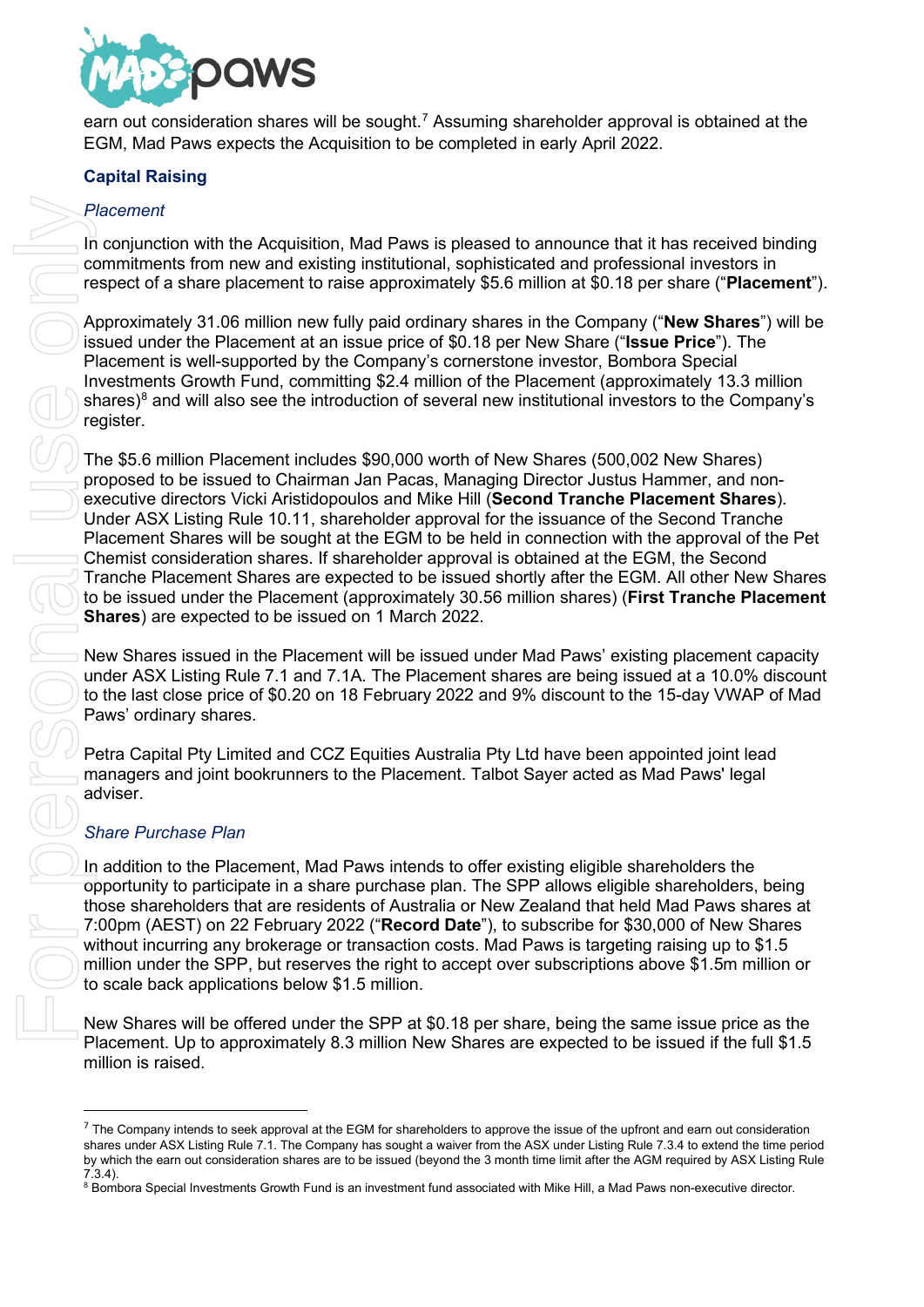

The SPP offer is presently expected to open on 1 March 2022 and close 25 March 2022. The SPP will be subject to eligibility criteria and other terms and conditions which will be set out in the SPP booklet to be lodged on the ASX on or about 28 February 2022 and dispatched to shareholders in due course.

## **Shareholders Meeting**

## **Indicative Timetable\***

|                                                                                                            | New Shares to be issued under the Placement and SPP will rank equally with existing shares in<br>the Company. The proceeds of the Capital Raising will be used to fund the cash component of the<br>Acquisition and working capital.<br><b>Shareholders Meeting</b>                                                                                                                                                                                                                                                                                                                            |                                    |  |
|------------------------------------------------------------------------------------------------------------|------------------------------------------------------------------------------------------------------------------------------------------------------------------------------------------------------------------------------------------------------------------------------------------------------------------------------------------------------------------------------------------------------------------------------------------------------------------------------------------------------------------------------------------------------------------------------------------------|------------------------------------|--|
|                                                                                                            |                                                                                                                                                                                                                                                                                                                                                                                                                                                                                                                                                                                                |                                    |  |
|                                                                                                            | The Company intends to convene an EGM to be held by the end of March 2022 at which approval<br>will be sought for the issue of the upfront and earn out consideration shares under Listing Rule 7.1<br>and the issue of the Second Tranche Placement Shares. All Directors intend to vote in favour of all<br>resolutions at the meeting (unless they are specifically excluded from being able to vote). A notice<br>of meeting for the EGM is expected to be lodged on the ASX on or about 28 February 2022 and<br>dispatched to shareholders in due course.<br><b>Indicative Timetable*</b> |                                    |  |
| Set out below is an indicative timetable for the completion of the Acquisition and the Capital<br>Raising. |                                                                                                                                                                                                                                                                                                                                                                                                                                                                                                                                                                                                |                                    |  |
|                                                                                                            | <b>Item</b>                                                                                                                                                                                                                                                                                                                                                                                                                                                                                                                                                                                    | <b>Timetable</b>                   |  |
|                                                                                                            | <b>SPP Record Date</b>                                                                                                                                                                                                                                                                                                                                                                                                                                                                                                                                                                         | Tuesday, 22 February 2022<br>(7pm) |  |
|                                                                                                            | Announcement of Acquisition and Capital Raising, trading halt lifted                                                                                                                                                                                                                                                                                                                                                                                                                                                                                                                           | Wednesday, 23 February<br>2022     |  |
|                                                                                                            | Settlement of First Tranche Placement Shares                                                                                                                                                                                                                                                                                                                                                                                                                                                                                                                                                   | Monday, 28 February 2022           |  |
|                                                                                                            | Notice of EGM lodged with ASX and dispatched to eligible<br>shareholders                                                                                                                                                                                                                                                                                                                                                                                                                                                                                                                       | Monday, 28 February 2022           |  |
|                                                                                                            | SPP offer booklet lodged with ASX and dispatched to eligible<br>shareholders                                                                                                                                                                                                                                                                                                                                                                                                                                                                                                                   | Monday, 28 February 2022           |  |
|                                                                                                            | Allotment and issue of First Tranche Placement Shares                                                                                                                                                                                                                                                                                                                                                                                                                                                                                                                                          | Tuesday, 1 March 2022              |  |
|                                                                                                            | SPP offer period opens                                                                                                                                                                                                                                                                                                                                                                                                                                                                                                                                                                         | Tuesday, 1 March 2022 (1pm)        |  |
|                                                                                                            | Expected date of ASX quotation of First Tranche Placement Shares                                                                                                                                                                                                                                                                                                                                                                                                                                                                                                                               | Wednesday, 2 March 2022            |  |
| $\frac{1}{\sqrt{2}}$                                                                                       | SPP offer period closes                                                                                                                                                                                                                                                                                                                                                                                                                                                                                                                                                                        | Friday, 25 March 2022 (5pm)        |  |
|                                                                                                            | EGM to approve the issue of the consideration shares for the<br>Acquisition and the Second Tranche Placement Shares                                                                                                                                                                                                                                                                                                                                                                                                                                                                            | Thursday, 31 March 2022            |  |
|                                                                                                            | Allotment and issue of SPP shares and Second Tranche Placement<br><b>Shares</b>                                                                                                                                                                                                                                                                                                                                                                                                                                                                                                                | Friday, 1 April 2022               |  |
|                                                                                                            | Completion of Acquisition and allotment and issue of the<br>Acquisition upfront consideration shares                                                                                                                                                                                                                                                                                                                                                                                                                                                                                           | Friday, 1 April 2022               |  |
|                                                                                                            | Expected date of ASX quotation of SPP shares, Second Tranche<br>Placement Shares and Acquisition upfront consideration shares,<br>trading commences on a normal basis                                                                                                                                                                                                                                                                                                                                                                                                                          | Monday, 4 April 2022               |  |
|                                                                                                            | *All dates and times are indicative only, Sydney time and subject to change. The Company reserves the right to amend any or all of these dates and<br>times, subject to the Corporations Act 2001 (Cth), the ASX Listing Rules and other applicable laws and regulations.                                                                                                                                                                                                                                                                                                                      |                                    |  |